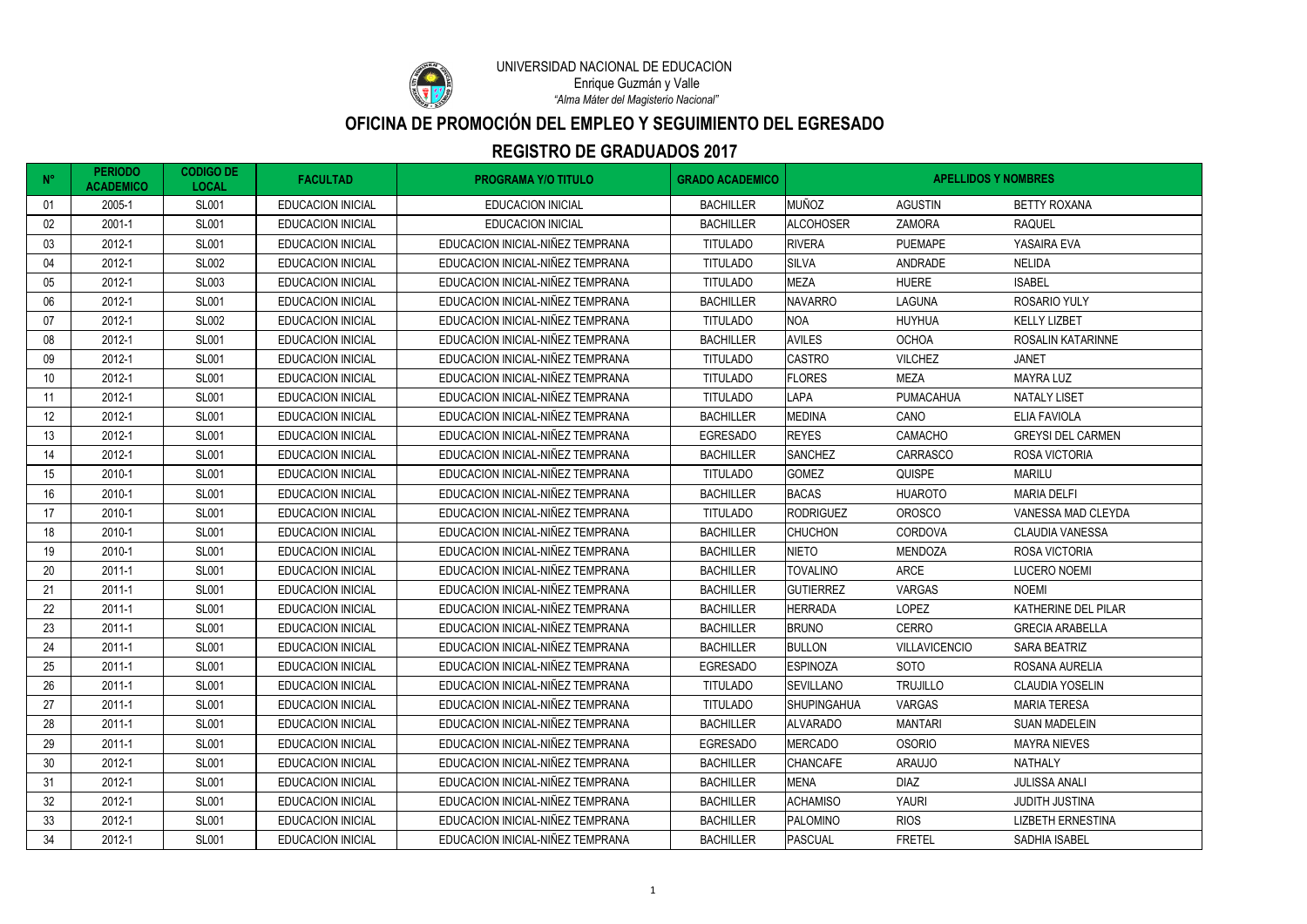# **OFICINA DE PROMOCIÓN DEL EMPLEO Y SEGUIMIENTO DEL EGRESADO**



*"Alma Máter del Magisterio Nacional"*

#### **REGISTRO DE GRADUADOS 2017**

| $N^{\circ}$ | <b>PERIODO</b><br><b>ACADEMICO</b> | <b>CODIGO DE</b><br><b>LOCAL</b> | <b>FACULTAD</b>          | <b>PROGRAMA Y/O TITULO</b>       | <b>GRADO ACADEMICO</b> | <b>APELLIDOS Y NOMBRES</b> |                   |                           |
|-------------|------------------------------------|----------------------------------|--------------------------|----------------------------------|------------------------|----------------------------|-------------------|---------------------------|
| 35          | 2012-1                             | <b>SL001</b>                     | <b>EDUCACION INICIAL</b> | EDUCACION INICIAL-NIÑEZ TEMPRANA | <b>BACHILLER</b>       | <b>CONOZCO</b>             | <b>GONZALES</b>   | <b>MARIA DEL CARMEN</b>   |
| 36          | 2012-1                             | <b>SL001</b>                     | <b>EDUCACION INICIAL</b> | EDUCACION INICIAL-NIÑEZ TEMPRANA | <b>BACHILLER</b>       | <b>CORDOVA</b>             | <b>FLORES</b>     | YESENIA ESPERANZA         |
| 37          | 2012-1                             | <b>SL001</b>                     | <b>EDUCACION INICIAL</b> | EDUCACION INICIAL-NIÑEZ TEMPRANA | <b>TITULADO</b>        | <b>CORDOVA</b>             | <b>GORDILLO</b>   | NADIEZHDA                 |
| 38          | 2012-1                             | <b>SL001</b>                     | <b>EDUCACION INICIAL</b> | EDUCACION INICIAL-NIÑEZ TEMPRANA | <b>TITULADO</b>        | <b>LEON</b>                | <b>ACHACHAO</b>   | <b>RUTH</b>               |
| 39          | 2012-1                             | <b>SL001</b>                     | <b>EDUCACION INICIAL</b> | EDUCACION INICIAL-NIÑEZ TEMPRANA | <b>BACHILLER</b>       | <b>CRUZADO</b>             | <b>PACHECO</b>    | <b>BRISA EDEN</b>         |
| 40          | 2012-1                             | <b>SL001</b>                     | <b>EDUCACION INICIAL</b> | EDUCACION INICIAL-NIÑEZ TEMPRANA | <b>TITULADO</b>        | LUIS                       | <b>LOPEZ</b>      | <b>CECILIA PILAR</b>      |
| 41          | 2012-1                             | <b>SL001</b>                     | <b>EDUCACION INICIAL</b> | EDUCACION INICIAL-NIÑEZ TEMPRANA | <b>BACHILLER</b>       | <b>ROJAS</b>               | ANTEZANO          | JANETH GEOVANA            |
| 42          | 2012-1                             | <b>SL001</b>                     | <b>EDUCACION INICIAL</b> | EDUCACION INICIAL-NIÑEZ TEMPRANA | <b>TITULADO</b>        | <b>ESPINOZA</b>            | <b>SULCA</b>      | <b>RUTH ROXANA</b>        |
| 43          | 2012-1                             | <b>SL001</b>                     | <b>EDUCACION INICIAL</b> | EDUCACION INICIAL-NIÑEZ TEMPRANA | <b>BACHILLER</b>       | <b>EULOGIO</b>             | <b>GAGO</b>       | ANYELA LUZ                |
| 44          | 2012-1                             | <b>SL001</b>                     | <b>EDUCACION INICIAL</b> | EDUCACION INICIAL-NIÑEZ TEMPRANA | <b>BACHILLER</b>       | <b>GARCIA</b>              | <b>ALCOCER</b>    | <b>MILEYDI MILUSKA</b>    |
| 45          | 2012-1                             | <b>SL001</b>                     | <b>EDUCACION INICIAL</b> | EDUCACION INICIAL-NIÑEZ TEMPRANA | <b>TITULADO</b>        | <b>CAJA</b>                | <b>BUSTAMANTE</b> | <b>LILIANA</b>            |
| 46          | 2012-1                             | <b>SL001</b>                     | <b>EDUCACION INICIAL</b> | EDUCACION INICIAL-NIÑEZ TEMPRANA | <b>BACHILLER</b>       | <b>SALVADOR</b>            | <b>OLIVERA</b>    | <b>LAURA CECILIA</b>      |
| 47          | 2012-1                             | <b>SL001</b>                     | <b>EDUCACION INICIAL</b> | EDUCACION INICIAL-NIÑEZ TEMPRANA | <b>BACHILLER</b>       | SANDOVAL                   | <b>LLAUCA</b>     | <b>ALEXIA DELFINA</b>     |
| 48          | 2012-1                             | <b>SL001</b>                     | <b>EDUCACION INICIAL</b> | EDUCACION INICIAL-NIÑEZ TEMPRANA | <b>BACHILLER</b>       | <b>AMBROSIO</b>            | <b>CORTEZ</b>     | KATHERINE MARILYN         |
| 49          | 2012-1                             | <b>SL001</b>                     | <b>EDUCACION INICIAL</b> | EDUCACION INICIAL-NIÑEZ TEMPRANA | <b>BACHILLER</b>       | <b>ANCHIVILCA</b>          | CAMPERO           | <b>FABIOLA GIULIANA</b>   |
| 50          | 2012-1                             | <b>SL001</b>                     | <b>EDUCACION INICIAL</b> | EDUCACION INICIAL-NIÑEZ TEMPRANA | <b>BACHILLER</b>       | <b>ARCOS</b>               | VELASQUEZ         | <b>JESSICA ELIZABETH</b>  |
| 51          | 2012-1                             | <b>SL001</b>                     | <b>EDUCACION INICIAL</b> | EDUCACION INICIAL-NIÑEZ TEMPRANA | <b>BACHILLER</b>       | <b>TINEO</b>               | <b>VILA</b>       | LILIANA LIZ               |
| 52          | 2012-1                             | <b>SL001</b>                     | <b>EDUCACION INICIAL</b> | EDUCACION INICIAL-NIÑEZ TEMPRANA | <b>BACHILLER</b>       | <b>AYALA</b>               | <b>CARRASCO</b>   | <b>XIOMY LESLI</b>        |
| 53          | 2012-1                             | <b>SL001</b>                     | <b>EDUCACION INICIAL</b> | EDUCACION INICIAL-NIÑEZ TEMPRANA | <b>TITULADO</b>        | LINO                       | CRUZ              | <b>MIRYAN OFELIA</b>      |
| 54          | 2012-1                             | <b>SL001</b>                     | <b>EDUCACION INICIAL</b> | EDUCACION INICIAL-NIÑEZ TEMPRANA | <b>TITULADO</b>        | <b>BEJARANO</b>            | <b>SERNA</b>      | <b>MARISABEL</b>          |
| 55          | 2012-1                             | <b>SL001</b>                     | <b>EDUCACION INICIAL</b> | EDUCACION INICIAL-NIÑEZ TEMPRANA | <b>BACHILLER</b>       | <b>BELTRAN</b>             | <b>RAMOS</b>      | <b>ZAMANTA YUSTIN</b>     |
| 56          | 2012-1                             | <b>SL001</b>                     | <b>EDUCACION INICIAL</b> | EDUCACION INICIAL-NIÑEZ TEMPRANA | <b>TITULADO</b>        | <b>HERRERA</b>             | <b>LAGUNA</b>     | <b>MELISSA</b>            |
| 57          | 2012-1                             | <b>SL001</b>                     | <b>EDUCACION INICIAL</b> | EDUCACION INICIAL-NIÑEZ TEMPRANA | <b>BACHILLER</b>       | <b>CANECILLAS</b>          | <b>NOLE</b>       | ADRIANA ALLISON           |
| 58          | 2012-1                             | <b>SL001</b>                     | <b>EDUCACION INICIAL</b> | EDUCACION INICIAL-NIÑEZ TEMPRANA | <b>BACHILLER</b>       | HUAMAN                     | <b>PANIAGUA</b>   | <b>JOHANNA NELLYSSA</b>   |
| 59          | 2012-1                             | <b>SL001</b>                     | <b>EDUCACION INICIAL</b> | EDUCACION INICIAL-NIÑEZ TEMPRANA | <b>TITULADO</b>        | <b>ZEVALLOS</b>            | <b>SAAVEDRA</b>   | <b>BRENDA CAROLINA</b>    |
| 60          | 2012-1                             | <b>SL001</b>                     | <b>EDUCACION INICIAL</b> | EDUCACION INICIAL-NIÑEZ TEMPRANA | <b>TITULADO</b>        | <b>PERALTA</b>             | <b>AGUILAR</b>    | <b>FIORELLA GERALDINE</b> |
| 61          | 2012-1                             | <b>SL001</b>                     | <b>EDUCACION INICIAL</b> | EDUCACION INICIAL-NIÑEZ TEMPRANA | <b>BACHILLER</b>       | <b>CASTILLO</b>            | <b>SALVADOR</b>   | <b>MARIA CECILIA</b>      |
| 62          | 2012-1                             | <b>SL001</b>                     | <b>EDUCACION INICIAL</b> | EDUCACION INICIAL-NIÑEZ TEMPRANA | <b>BACHILLER</b>       | <b>QUISPE</b>              | <b>PAREDES</b>    | <b>GLADYS ESPERANZA</b>   |
| 63          | 2012-1                             | <b>SL001</b>                     | <b>EDUCACION INICIAL</b> | EDUCACION INICIAL-NIÑEZ TEMPRANA | <b>TITULADO</b>        | <b>REYES</b>               | <b>RAMOS</b>      | <b>GISELLA CELISIA</b>    |
| 64          | 2012-1                             | <b>SL001</b>                     | <b>EDUCACION INICIAL</b> | EDUCACION INICIAL-NIÑEZ TEMPRANA | <b>BACHILLER</b>       | <b>RICO</b>                | LAZARO            | KATHERINE JANETH          |
| 65          | 2012-1                             | <b>SL001</b>                     | <b>EDUCACION INICIAL</b> | EDUCACION INICIAL-RETARDO MENTAL | <b>TITULADO</b>        | VALENZUELA                 | <b>CHAVEZ</b>     | <b>MARY LUZ</b>           |
| 66          | 2012-1                             | <b>SL001</b>                     | <b>EDUCACION INICIAL</b> | EDUCACION INICIAL-RETARDO MENTAL | <b>BACHILLER</b>       | <b>GONZALES</b>            | TRINIDAD          | <b>KAREN JAJAIRA</b>      |
| 67          | 2012-1                             | <b>SL001</b>                     | <b>EDUCACION INICIAL</b> | EDUCACION INICIAL-RETARDO MENTAL | <b>BACHILLER</b>       | <b>YNFANTE</b>             | SALAZAR           | <b>DORIS ROSMERY</b>      |
| 68          | 2012-1                             | <b>SL001</b>                     | EDUCACION INICIAL        | EDUCACION INICIAL-RETARDO MENTAL | <b>EGRESADO</b>        | <b>JUAREZ</b>              | <b>CERNA</b>      | ARIANA ALEXA              |